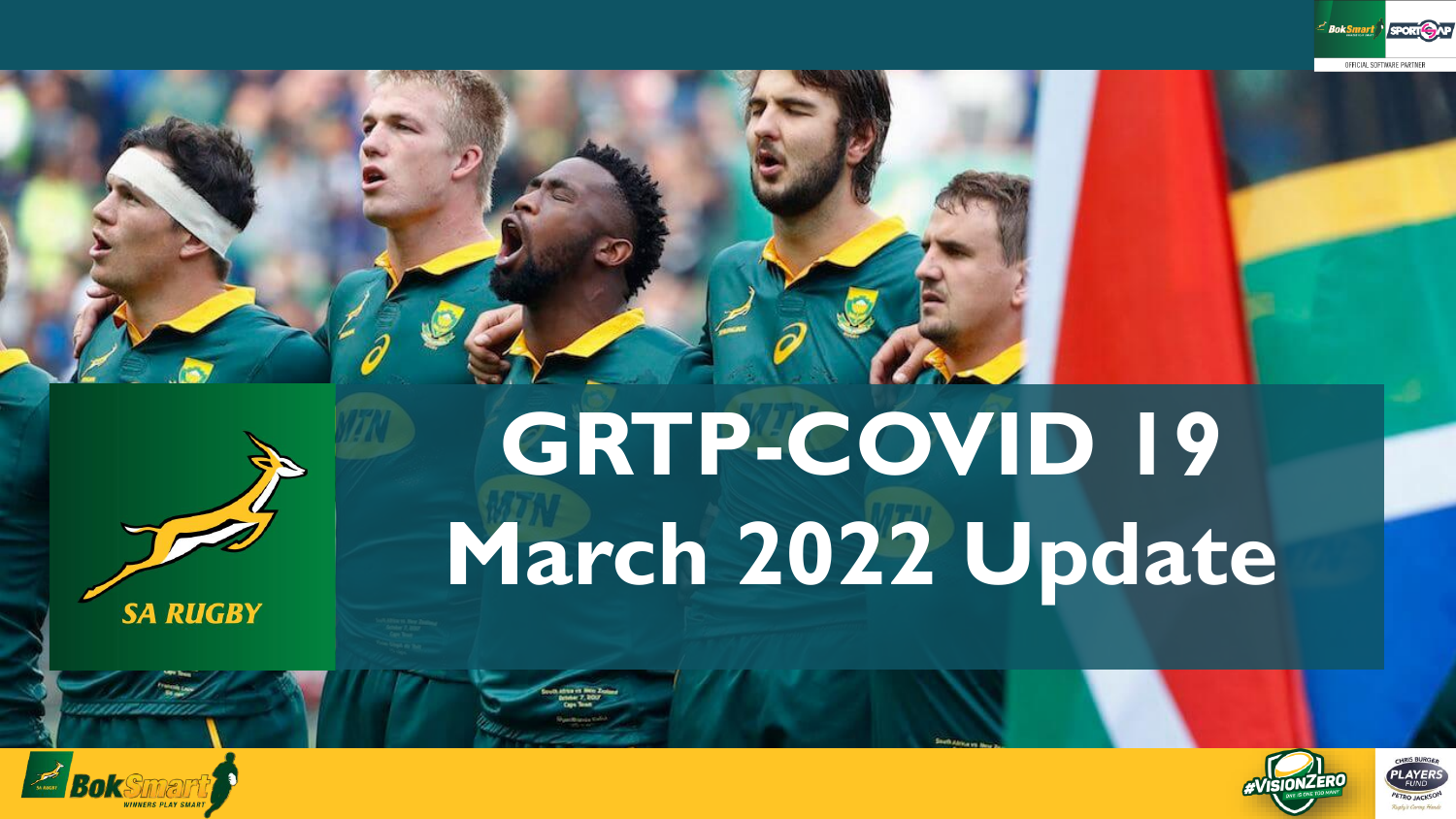



## **COVID-19 MEDICAL MANAGEMENT AND GRTP PROTOCOLS**

*Reviewed and updated in consultation with the South African URC Rugby Medical Doctors, with special input by Dr Leigh Gordon, Professor Jon Patricios, and Professor Mpiko Ntsekhe*



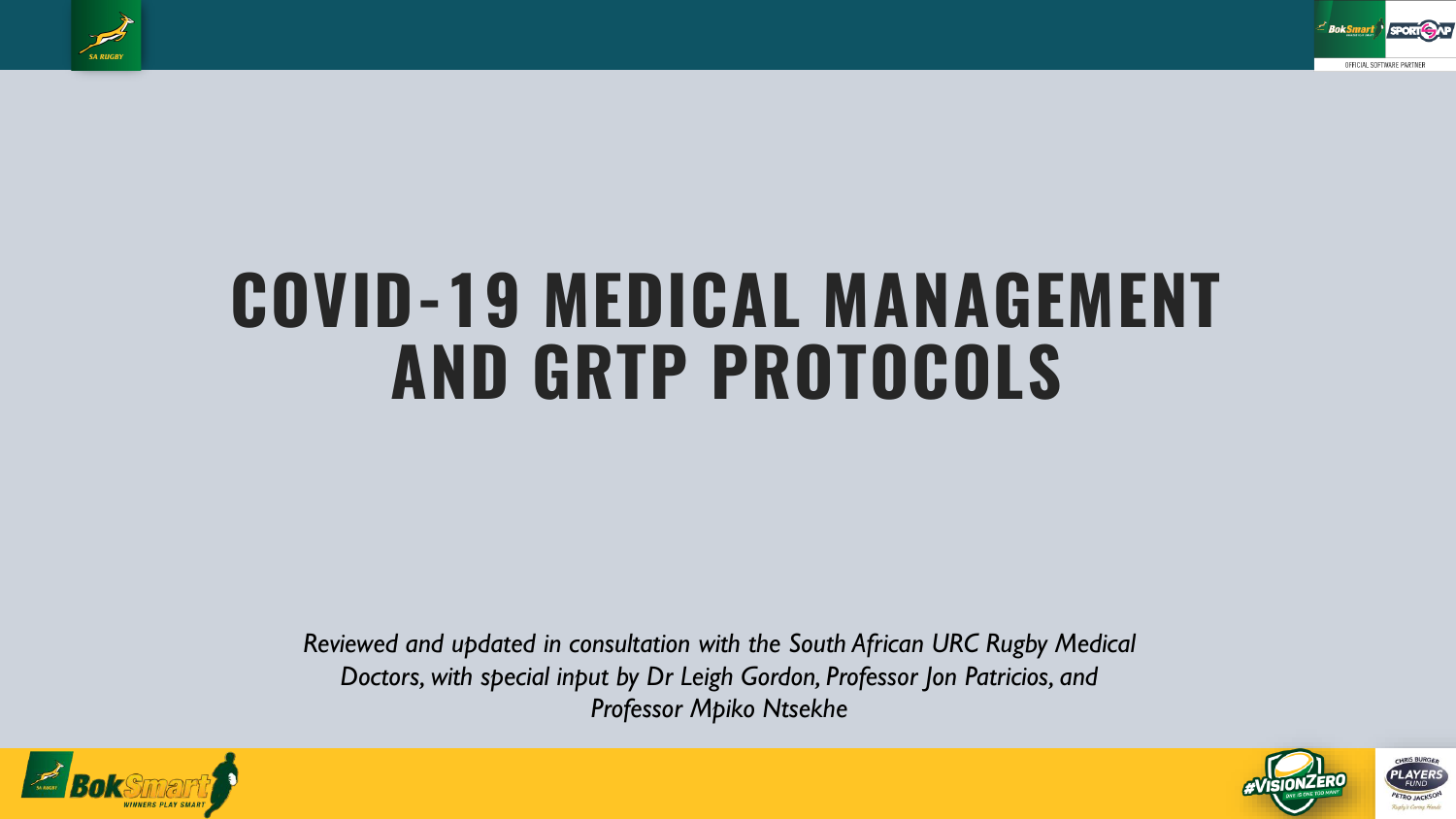



- COVID-19 is not just a respiratory infection, but is a multi-system disease that can potentially be associated with several significant clinical complications;
- The consequences for the elite athlete may only become evident after an apparent recovery from the infection, when the athlete returns to high intensity exercise;
- As a result, even the mildest cases, including the asymptomatic PCR-positive or Rapid Antigen Test positive cases, will require some level of investigation;
- This investigation will be aimed at excluding possible consequences of the infection in any of the cardiovascular, respiratory, neurological, renal or hepatic systems
- Investigations may include a physical examination, a resting ECG and blood tests to exclude ongoing inflammation (i.e.. WCC and CRP) and heart muscle damage (i.e.. hs-Trop);
- The investigation of other cases will be informed by the clinical presentation of the patient and will be conducted by the attending specialist – these investigations will follow the current, peer-reviewed medical literature;
- Once a decision has been made to permit a return-to-training, the athlete will be put through a graduated program (GRTP), conducted and closely monitored by the qualified medical doctor or biokineticist;
- Team medical doctors will manage these athletes conservatively, exercising a high level of suspicion such that any abnormal finding during the graduated return-to-training will prompt specialist consultation and further investigation of the athlete





OFFICIAL SOFTWARE PARTNER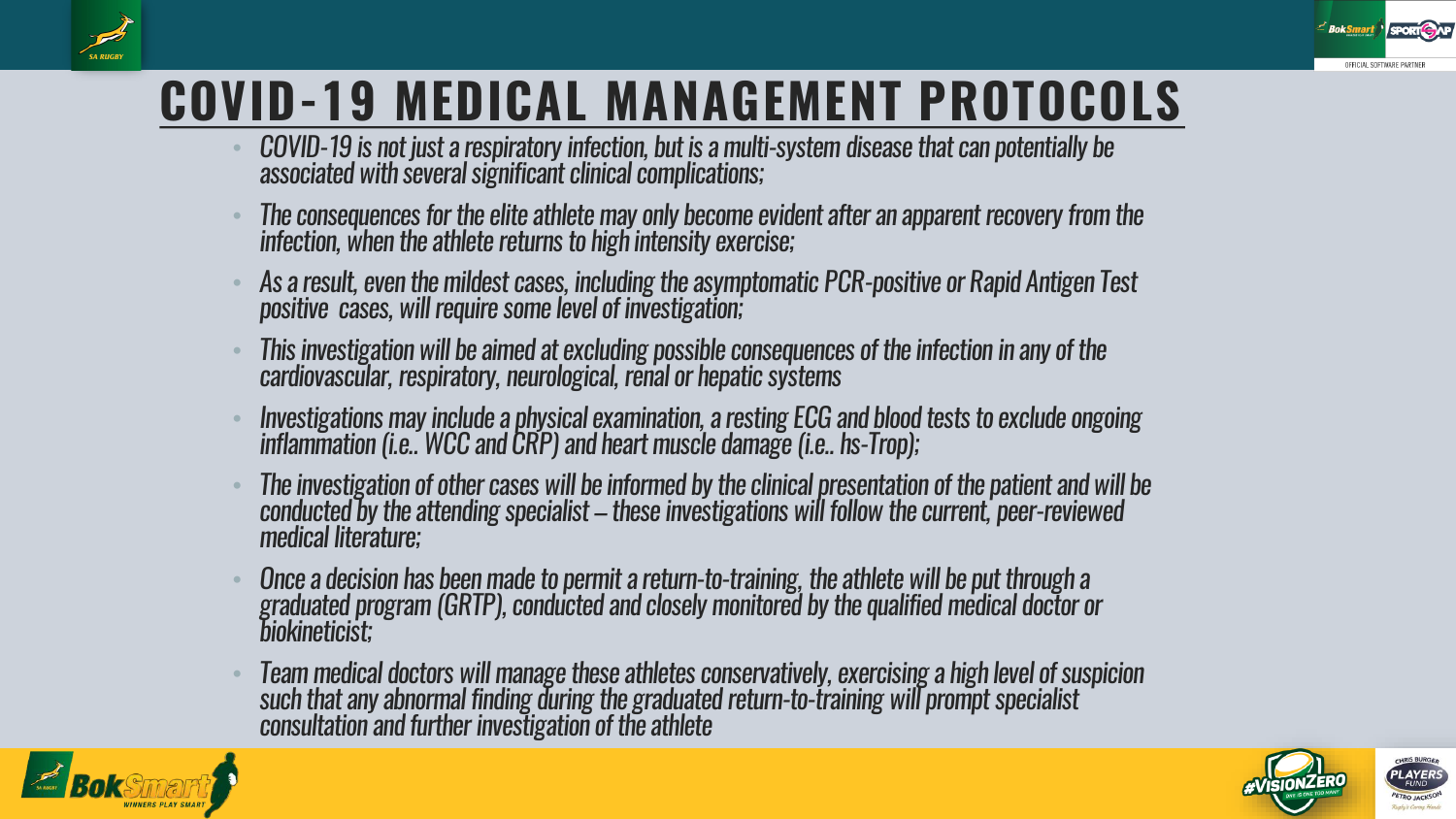

#### **CLASSIFICATION OF POST-COVID-19 PATIENTS**

- The following system of classifying patients according to their "SARS-CoV-2 status" has been developed for the ease of managing the different clinical scenarios which can be faced during the pandemic. This system is based on the published literature, including (but not restricted to the following) as well as consultation with experts in the field:
- Phelan D, Kim JH, Chung EH. A Game Plan for the Resumption of Sport and Exercise After Coronavirus Disease 2019 (COVID-19) Infection. JAMA Cardiol. Published online May 13, 2020. doi:10.1001/jamacardio.2020.2136
- Elliott N, Martin R, Heron N, et al. Infographic. Graduated return to play guidance following COVID-19 infection. BJSM. Published Online First: 22 June 2020. doi: 10.1136/bjsports-2020-102637
- This system provides a practical guideline for the safe return-to-training of at-risk players. It includes guidelines on time away from training, investigations required prior to the return-totraining, the requirement for additional medical consultation and a structured, safe exercise protocol for the returning athlete.
- This guideline will be updated as and when information regarding the return-to-training of elite athletes post-COVID-19 is published.



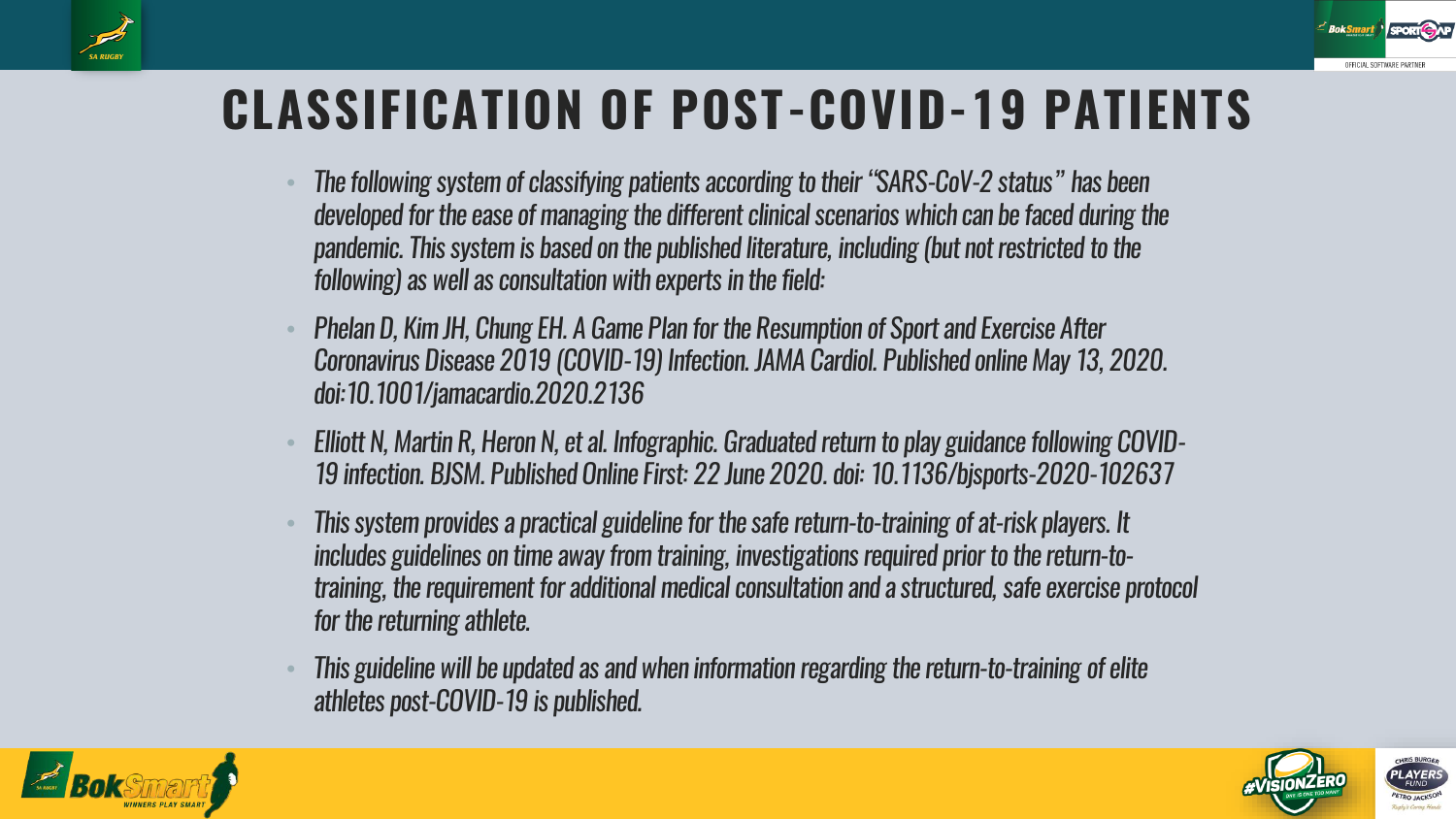



#### **CLASSIFICATION OF POST-COVID-19 PATIENTS**

- RAT/PCR negative, asymptomatic, no exposure to COVID-19 case
- Asymptomatic, close contact of COVID-19 case

[Household/Roommate]

- Asymptomatic, RAT/PCR positive
- Symptomatic Confirmed with positive RAT/PCR
	- Minimal symptoms\*
	- ❑ Mild-moderate symptoms (home management)
	- Severe symptoms (hospital management)

 $*$  Minimal symptoms = patient has only clinically insignificant symptoms, of  $<$  5 days duration and remains ambulant throughout the course of the illness



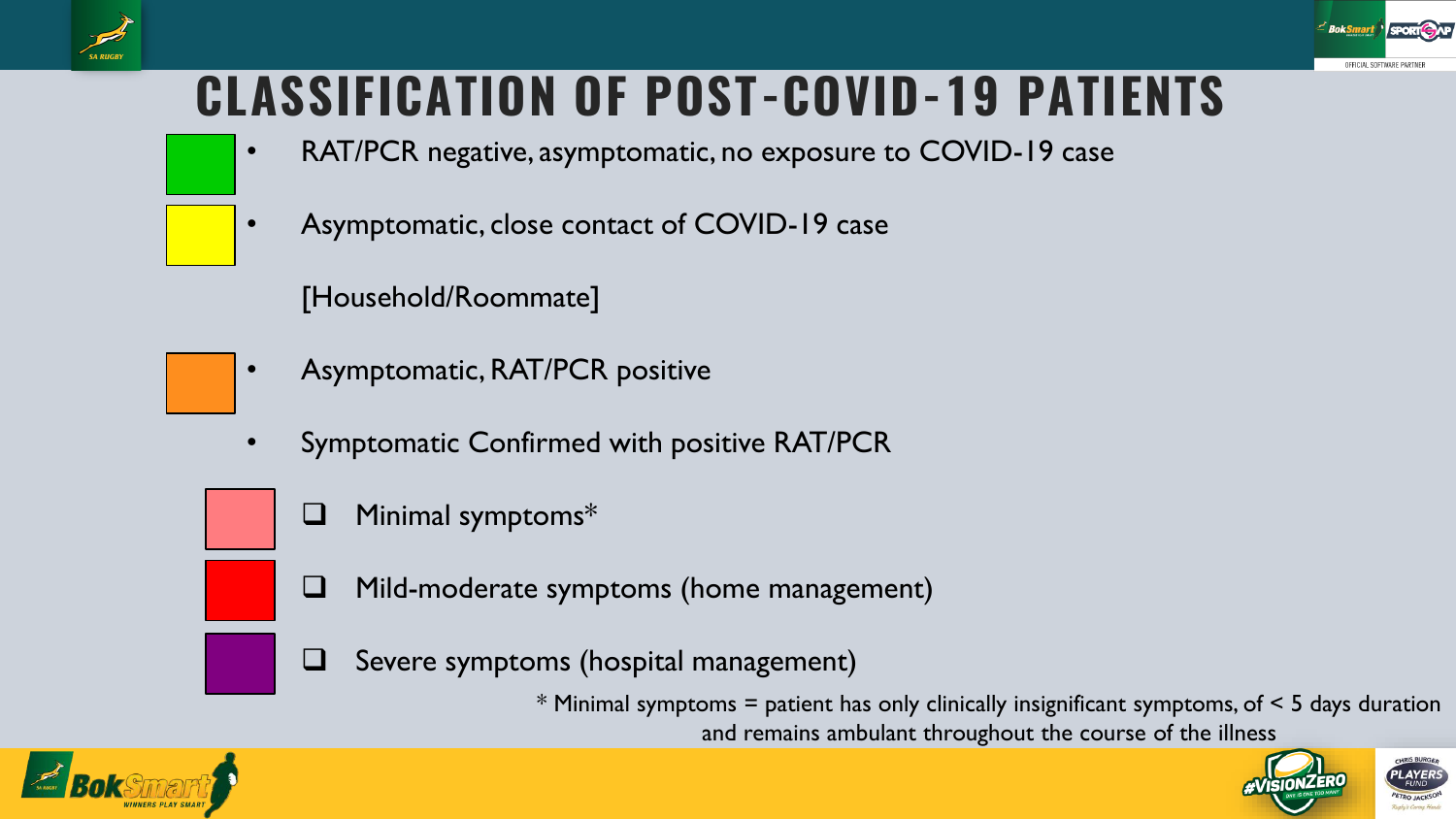

#### **COMMENCEMENT DAY OF GRADUATED GRTP**

No restriction

- Day I RAT (Negative); Remains out of contact from team but continues to train, RAT Day 5 – if negative reintegrates with team
- Stays away from team for 5 days, RAT on Day 5 if negative joins team. GRTP can start on day 6 if player remains asymptomatic



- 7 days isolation then GRTP and examination and investigations (see details)
- 7-days isolation + at least 7 days symptom-free rest\*\* + examination and investigations (see details)
- 7 days isolation  $+$  at least 2 weeks symptom-free rest\*\*
	- + comprehensive cardiology assessment



\* Patient is to avoid all exercise (except for walking and ADLs) during the isolation and rest periods \*\* Symptom-free off all medication

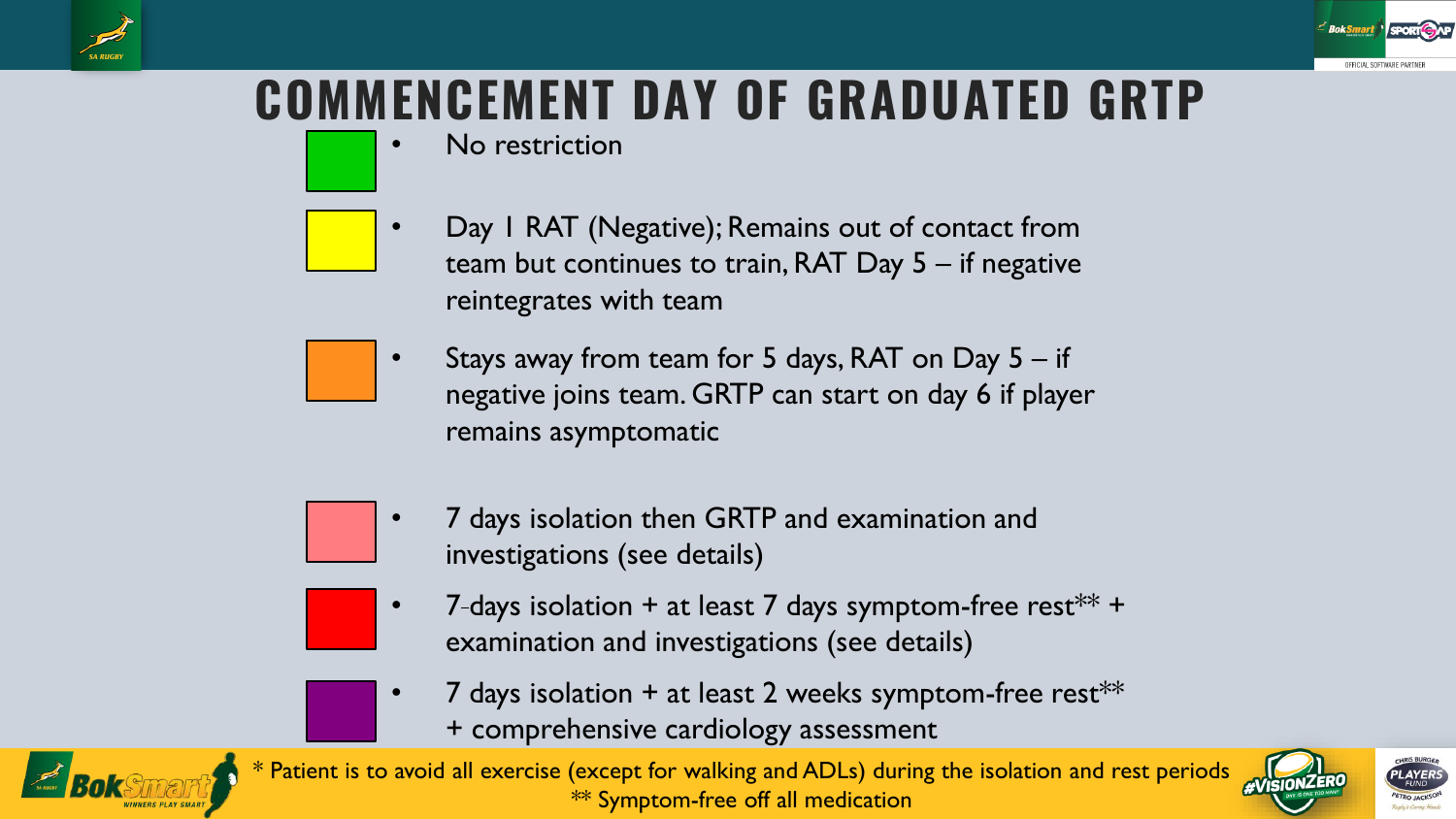

#### **EVALUATION PRIOR TO GRADUATED RTP**

• Nil



- No investigations, or minimal investigations if medical doctor feels the need
- Examination + bloods (CRP, WCC, hs-Trop) + urinalysis + resting  $ECG + sub-maximal test*$
- Examination + investigations (directed by clinical findings) + consultation with specialist  $+$  sub-maximal test\*
- Extensive consultation with appropriate specialists + prolonged convalescence + sub-maximal test\*

\* Any abnormality or change from baseline/previous results of any measurement warrants investigation



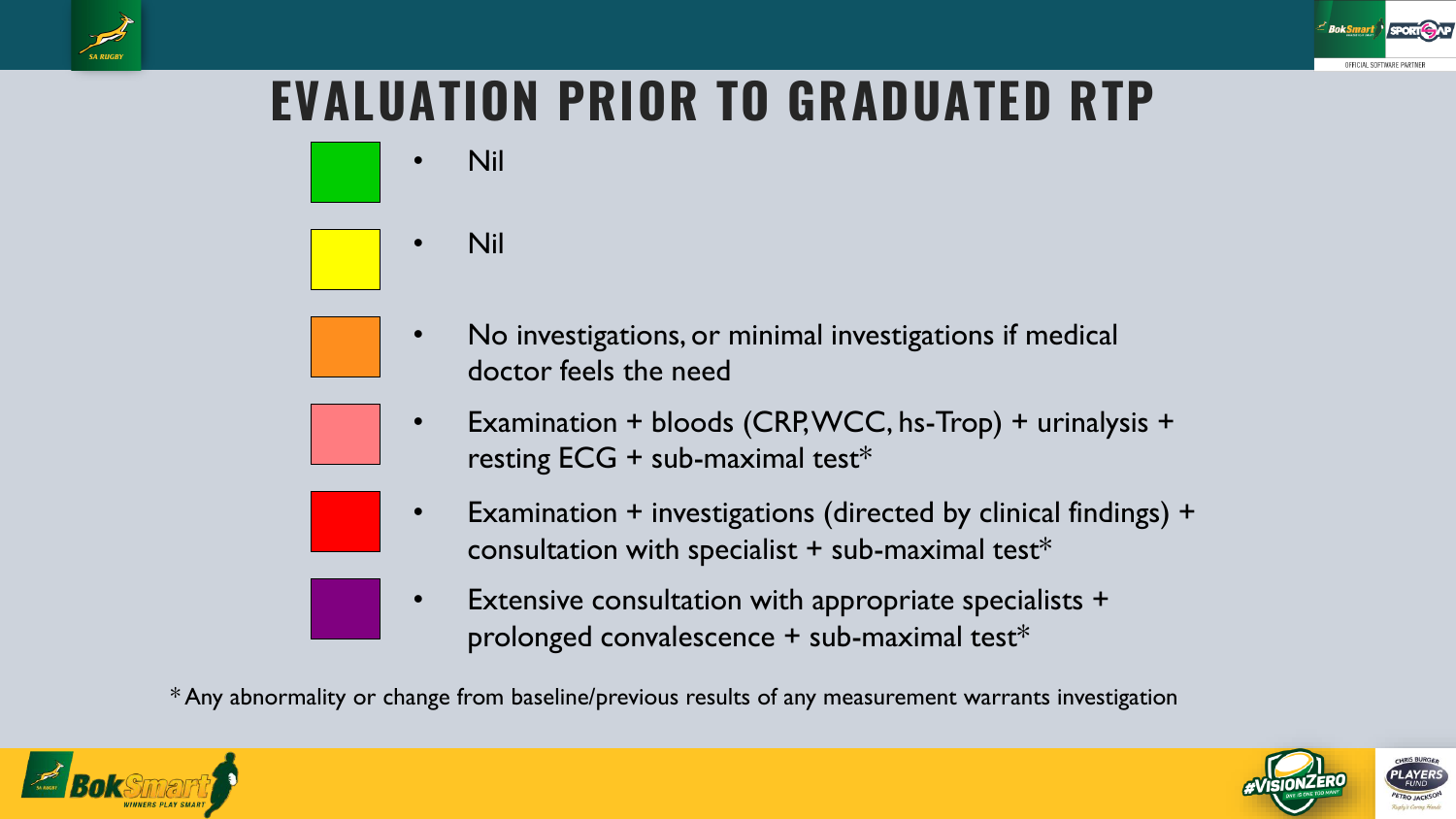



# **SUB-MAXIMAL TEST PRIOR TO GRADUATED RTP**

- Conducted by biokineticist in controlled environment
- Aerobic exercise at 60-70% intensity for 10-20 minutes\*
- Document\*\*:
	- symptoms (including excessive fatigue, SOB, chest pain, dizziness, palpitations, myalgia, etc.)
	- HR (resting, exercise & recovery)
	- rating of perceived exertion
	- dyspnoea rating
	- temperature

\*This is equivalent to 'stage 2' of the GRTP table overleaf

\*\* Any abnormality or change from baseline/previous results of any measurement warrants investigation



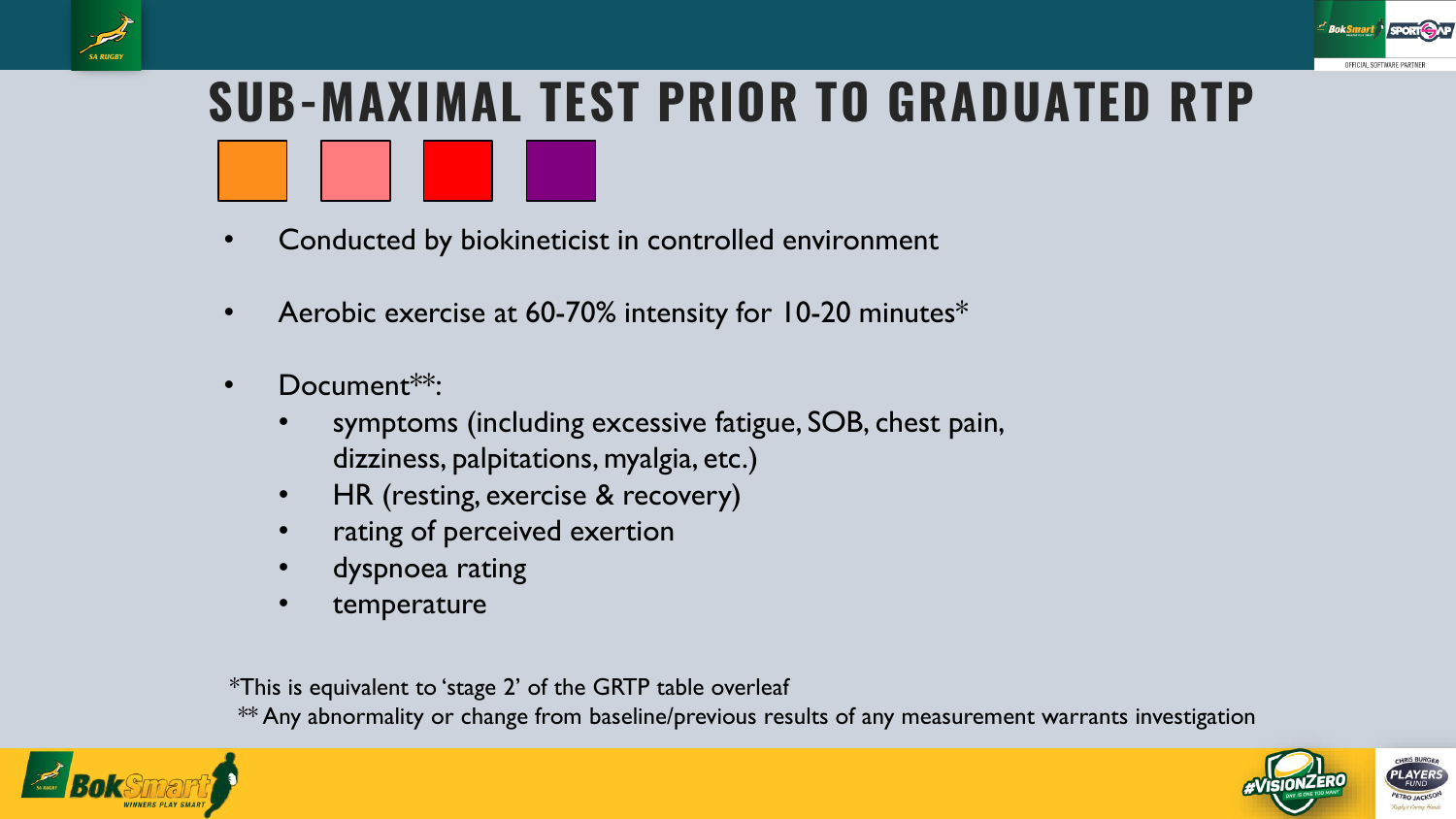



### **STAGES OF GRADUATED RTP PROTOCOL**



|                         | <b>STAGE I</b>                                        | <b>STAGE 2</b>              | <b>STAGE 3</b>                  | <b>STAGE 4</b>                         | <b>STAGE 5</b>                    | <b>STAGE 6</b>              |
|-------------------------|-------------------------------------------------------|-----------------------------|---------------------------------|----------------------------------------|-----------------------------------|-----------------------------|
| Timing (days)           | $7$ Days $-$<br>Symptomatic<br>5 Days<br>Asymptomatic | $\geq$ 1                    | $\geq$ 1                        | $\geq$ 1                               | $\geq$ 1                          | $\geq$ 1                    |
| <b>Activity</b>         | <b>Rest</b>                                           | Light activity              | Increase training<br>frequency  | Increase training<br>duration          | Increase training<br>intensity    | Normal training             |
| <b>Exercise allowed</b> | <b>Walking; ADL's</b>                                 | Jogging; cycling            | <b>Running drills</b>           | More complex<br>training<br>activities | Normal training<br>activities     | Normal training             |
| % of max HR             |                                                       | $< 70\%$                    | $< 80\%$                        | $< 80\%$                               | $< 80\%$                          | ---                         |
| Duration (mins)         | $---$                                                 | < 15                        | $< 30$                          | < 45                                   | < 60                              | $-- < 60$                   |
| <b>Objective</b>        | ---                                                   | <b>Increase HR</b>          | <b>Gradual load</b><br>increase | Skills and tactics                     | Confidence &<br>functional skills | Normal training             |
| Monitoring              |                                                       | Symptoms; HR;<br><b>RPE</b> | Symptoms; HR;<br><b>RPE</b>     | Symptoms; HR;<br><b>RPE</b>            | Symptoms; HR;<br><b>RPE</b>       | Symptoms; HR;<br><b>RPE</b> |

\* GRTP takes a minimum of 5 days from commencement to unrestricted training



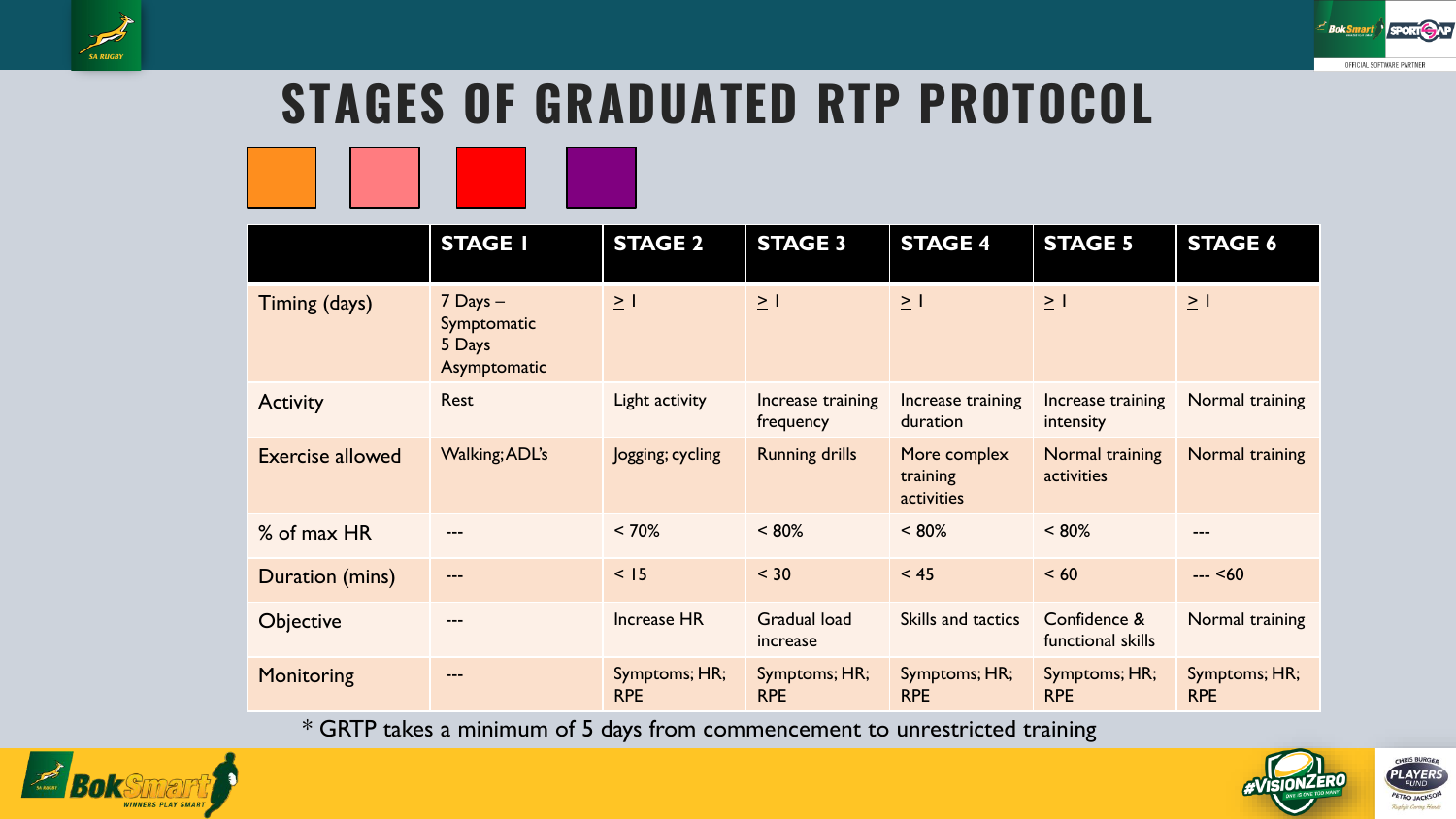

#### **GRTP FOR SEVERE COVID-19 CASES**

- Indicated for:
	- hospitalized patients
	- $\Box$  any other patients with abnormal findings on clinical, laboratory, ECG or training-associated assessment
- Management will include:
	- assessment and regular follow-up with a cardiologist or other specialist
	- various specialist investigations (as directed by the clinical presentation)
	- a very gradual RTP over some months (as informed by the published medical literature)